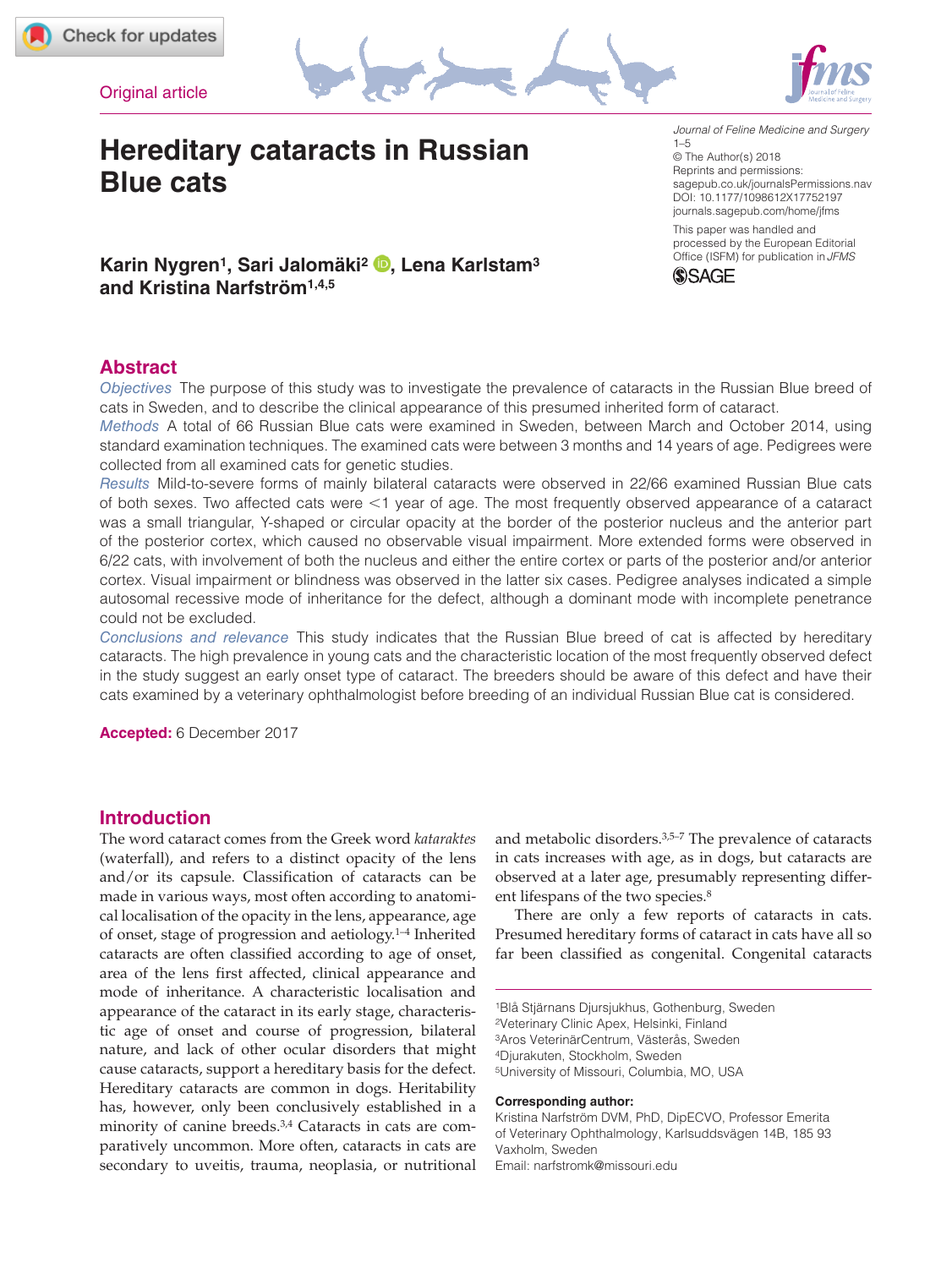| Age (years)    | Normal         | Cataract (sex) | Posterior nuclear<br>form | Extended form  | Other findings |
|----------------|----------------|----------------|---------------------------|----------------|----------------|
| < 0.33         | 9              |                |                           |                |                |
| $0.5 - 1$      | $\overline{2}$ | 2(2M)          |                           |                |                |
|                |                | 2(1 F, 1 M)    | $\overline{2}$            |                |                |
| $\overline{2}$ | 4              | 7(3F, 4M)      | 5                         | 2              |                |
| 3              | $\overline{2}$ | 2(2F)          | $\overline{2}$            |                |                |
| 4              | 4              | 1(F)           |                           |                | 1 <sup>†</sup> |
| 5              | $\overline{2}$ | 2(2F)          | $\overline{2}$            |                |                |
| 6              | 3              | 3(1 F, 2 M)    |                           | $\overline{2}$ |                |
|                | 6              | 1(F)           |                           |                |                |
| 8              | 2              |                |                           |                |                |
| 9              |                |                |                           |                | $1^{\ddagger}$ |
| 10             |                | 1(F)           |                           |                |                |
| 11             |                | 1(F)           |                           |                | 1 <sup>§</sup> |
| 14             |                |                |                           |                |                |
| Total          | 39             | 22 (13 F, 9 M) | 16                        | 6              | 5              |

**Table 1** Distribution of age, sex and type of cataract in 66 Russian Blue cats

\*Anterior suture line cataract

†Retinopathy

‡Vitreous prolapse

§Anterior cortical cataract

 $M = male$ ;  $F = female$ 

have been reported in the Persian, Birman, British Shorthair, British Shorthair (blue and cream colour variants) and Himalayan cat breeds.<sup>5-6,9-11</sup> A familial congenital form of cataract was recently reported in Bengal cats.12 The defect has also been seen in association with feline Chédiak-Higashi syndrome.13 Cataracts secondary to inherited progressive retinal atrophy have, however, not been documented in cats.

The Russian Blue is a small breed of cat with approximately 3000 in Scandinavia, according to the local breed clubs (Ryssfolket and The Russian Blue Club, Sweden). The present study was initiated in 2014, in collaboration with breeders mainly in Sweden. The purpose was to investigate the prevalence of cataracts in the breed in Sweden and to describe the clinical appearance of this presumed inherited form of cataract in the Russian Blue breed. A preliminary report of this study was presented at the European College of Veterinary Ophthalmologists meeting in Helsinki 2015.14

## **Materials and methods**

Sixty-six Russian Blue cats of both sexes were examined; 37 were female and 29 were male. They were between 3 months and 14 years of age. The cats were invited by the breed clubs and encouraged to come to one of two different examinations, one in Stockholm and one in Gothenburg, Sweden.

All cats were examined by one of the authors, a boardcertified veterinary ophthalmologist, between March and October 2014. Vision, pupillary light reflexes, dazzle and menace reflexes and responses were evaluated before pupillary dilatation using 0.5% tropicamide (Mydriacyl; SA Alcon-Couvreur NV). Eyes were examined with indirect ophthalmoscopy (Omega 500 or EN 50; Heine Technology) and slit lamp biomicroscopy (Kowa SL-5 or SL-15; Kowa). Some of the eyes were photographed (Smartscope Vet2 PRO [Optomed] and Pentax Q camera attached to a Kowa SL 15). The results of examination of the anterior and posterior segments of the eyes were recorded for all the cats using the Swedish kennel club's official form for eye examination and the owners' consent for publication of results was obtained. All examined cats had microchip implants for identification. The identification number was verified and registered on the form. Certified pedigrees were collected for all examined cats.

Seven cats with cataracts were re-examined for signs of progression of the lenticular opacities after another 1.5–3 years.

## **Results**

Of the 66 cats examined in the present study, a total of 22 (33%) were affected with cataracts (Table 1). The form of cataract most frequently observed in the breed  $(n = 16)$ was a small triangular, Y-shaped or circular opacity with or without a shallow but more widespread circular disc-like opacity at the border of the posterior nucleus and the anterior part of the posterior cortex (Figures 1 and 2). More extended forms ( $n = 6$ ) were less common and could involve the entire nucleus and either the entire cortex or parts of the posterior and/or anterior cortex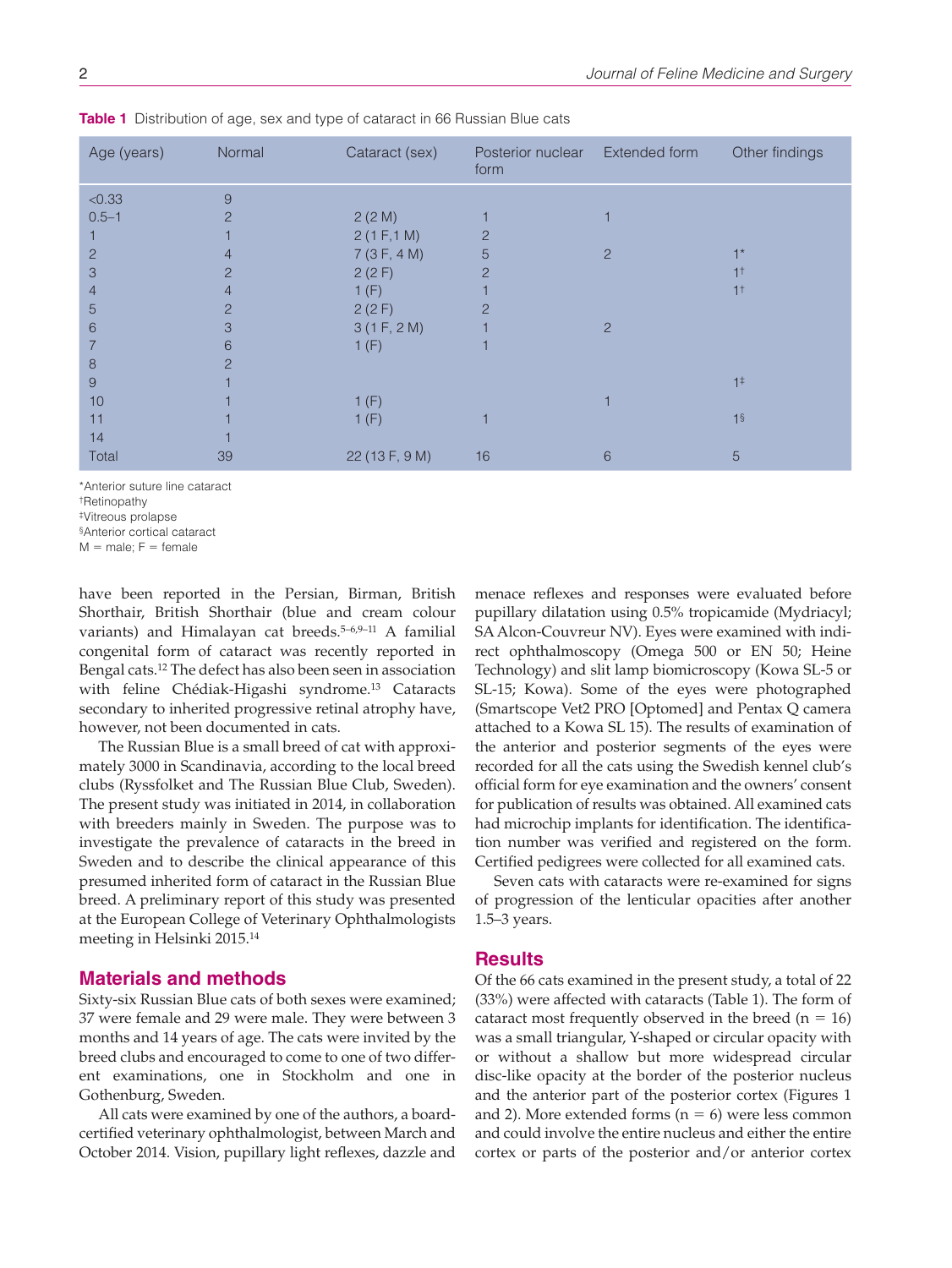

**Figure 1** A Russian Blue cat with a cataract in the posterior nucleus



**Figure 3** Slit-lamp photography of a posterior nuclear and partial posterior and anterior cortical cataract



**Figure 2** Appearance of the most frequently observed form of cataract with a centrally located triangular opacity (arrow) and in this case a surrounding disc-like opacity. The four white dots are artefacts from the camera

**Figure 4** Pedigree of Russian Blue cats with (blue) and without (white) cataracts. Square symbols indicate males and circles indicate females

(Figure 3). The cataracts were bilateral in all of the affected cats ( $n = 22/22$ ).

The median age at examination of the affected cats was 2.5 years (range 0.5–11) (Table 1). For unaffected cats the median age at examination was 4 years (range 0.25–14). Both sexes were affected and in this study nine affected cats were male and 13 were female. Other abnormal ophthalmic findings noted in the studied group of cats (both in cats affected and unaffected by cataracts) were bilateral retinopathy ( $n = 2$ ), unilateral anterior suture line cataract ( $n = 1$ ), unilateral anterior cortical cataract ( $n = 1$ ) and bilateral vitreous prolapse ( $n = 1$ ).

Pedigree analyses showed that breeding two unaffected cats produced affected offspring in two different matings (Figure 4). Furthermore, breeding two affected cats with each other produced affected offspring. Individuals of both sexes were affected by the cataracts. These findings support an autosomal recessive mode of inheritance, although it does not rule out an autosomal dominant mode of inheritance with incomplete penetrance.

Seven cats (one male, six females) between 1 and 10 years of age at first examination, all of them with the posterior nuclear form of cataract, were re-examined after 1.5–3 years. None showed signs of progression of the cataract (Table 2). Another case with a more extensive cataract had also not progressed at the 3 year followup (Figure 3).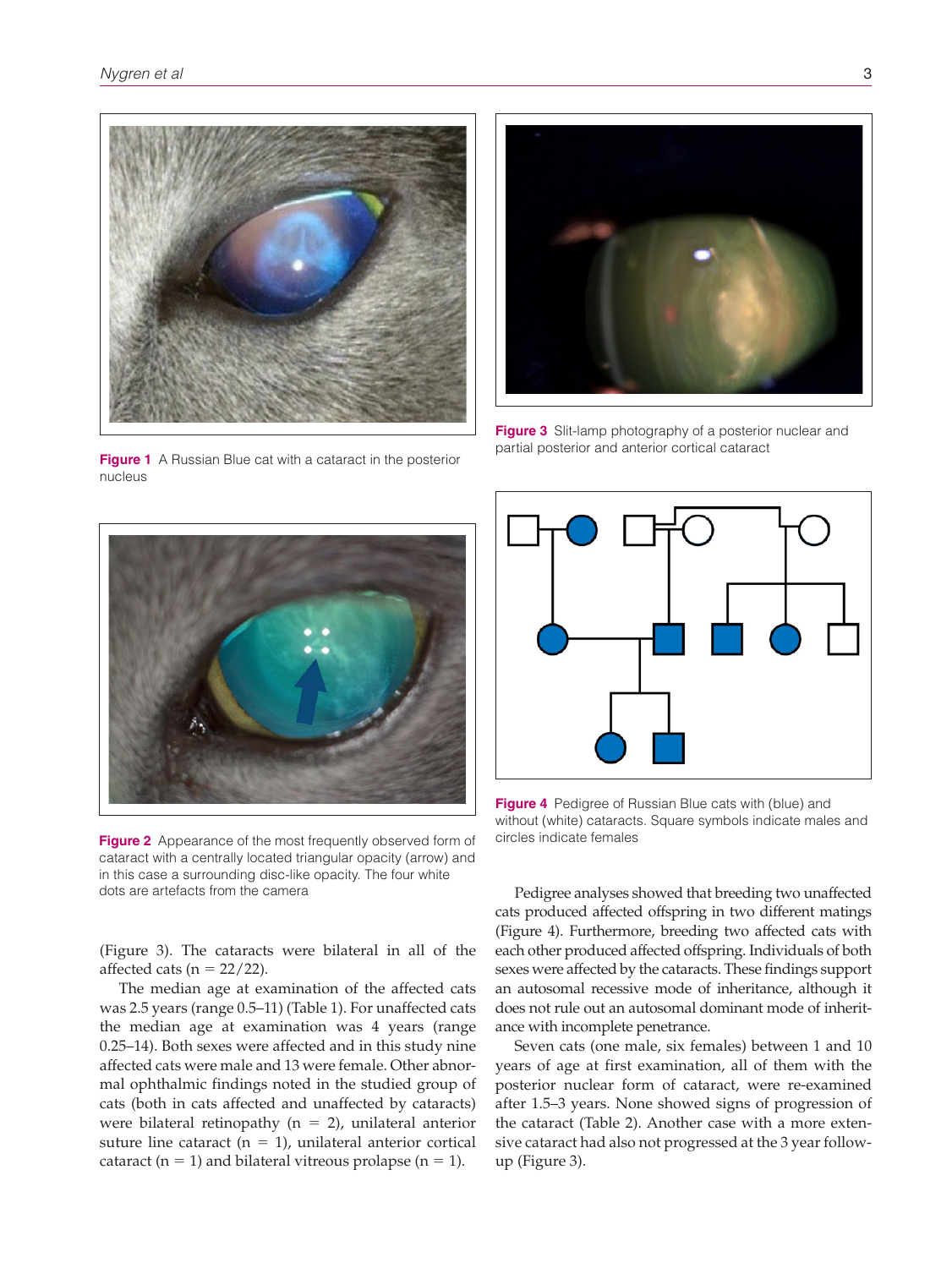**Table 2** Sex and age at the first examination and at re-examination of seven Russian Blue cats with a nonprogressive posterior nuclear cataract

| Cats<br>re-examined | Age (years) at<br>first examination | Age (years) at<br>re-examination |
|---------------------|-------------------------------------|----------------------------------|
| Female              | 10                                  | 12                               |
| Female              |                                     | 9                                |
| Female              | $\mathcal{P}$                       | 5                                |
| Female              | 3                                   | 5                                |
| Female              | $\mathcal{P}$                       | 3.5                              |
| Female              | 2                                   | 4                                |
| Male                |                                     | З                                |

## **Discussion**

Twenty-two of the 66 cats examined were affected by cataracts, which amounts to a prevalence of 33% in the examined group of cats. The most prevalent form of cataract seen in the majority of the cases ( $n = 16/22$ ), was a small triangular, Y-shaped or circular opacity located in the posterior nucleus at the border between the nucleus and the posterior cortex. The area is traditionally described as the adult part of the nucleus.15 Whether a cataract with this localisation should be termed a posterior nuclear cataract or a posterior cortical cataract remains to be determined.15 At birth the lens consists almost entirely of lens nucleus with minimal lens cortical material.<sup>16</sup> The localisation of the cataract and the fact that the cataracts were seen in young cats, two below the age of 1 year, suggest that the defect develops early in life and could be congenital. The definition of a congenital condition is that it is present at birth, when the eyelids are open, or is observed during the first 6–8 weeks of the cat's life.17

The most prevalent form of cataract in the examined group of cats did not seem to be progressive. Seven cats with this form were re-examined after 1.5–3 years and showed no signs of progression. Six of the 22 cats with cataracts had more extensive forms in which the entire nucleus and either the entire cortex or parts of the posterior and/or anterior cortex were involved. These extended forms impaired vision and one of the cats had gone through bilateral cataract surgery at 8 months of age (Evidensia Animal Hospital Strömsholm, 2013). The relationship between these more extended forms of cataracts and the most frequently observed form is uncertain at the present time and needs further investigation.

The pedigree analyses did not include an extensive number of littermates and other relatives, as comparatively few cats participated in the study. However, the findings supported an autosomal recessive mode of inheritance for the defect. Further studies of the hereditary characteristics of the disease are needed because of the low number of cats in the present study and the fact that the pedigree does not exclude an autosomal dominant mode of inheritance with incomplete penetrance.

Investigations are currently ongoing to elucidate the genetic basis through whole-genome sequence analysis. Thus, work is underway to identify a causative genetic variant. Given this information, we hope that a genetic test can be developed to facilitate selective breeding.

## **Conclusions**

Our data support the fact that the Russian Blue cat is affected by hereditary cataracts with a high prevalence in the breed. The most frequently observed localisation of the cataract is in the central parts of the posterior nucleus, at the border between the nucleus and the posterior cortex. The high prevalence in young cats and characteristic localisation of the cataract in the posterior nucleus suggest an early onset form of cataract. As the Russian Blue cat is a small breed in Scandinavia and some forms of the presently described cataracts have been proven to impair vision, the breeders should be aware of this defect in the breed and have their cats examined by a veterinary ophthalmologist before the breeding of an individual Russian Blue cat is considered.

**Acknowledgements** We thank Kaija Merta, the Russian Blue breed clubs and the owners of the Russian Blue cats that participated in the study. Further, we are grateful to Howard Wilson for help with the graphics. Finally, we thank Dr William Murphy for continued research efforts in regard to hereditary cataracts in the Russian Blue cat.

**Author note** A preliminary report of this study was presented at the European College of Veterinary Ophthalmologists meeting in Helsinki 2015.

**Conflict of interest** The authors declared no potential conflicts of interest with respect to the research, authorship, and/ or publication of this article.

**Funding** The authors received no financial support for the research, authorship, and/or publication of this article.

#### **ORCID iD**

Sari Jalomäki **[https://orcid.org/0000-0003-0755-0948](http://orcid.org/0000-0003-0755-0948)** 

#### **References**

- 1 Peiffer RL and Gelatt KN. **Cataracts in the cat**. *Feline Pract* 1974; 4: 34–38.
- 2 Gelatt KN, Wallace MR, Andrew SE, et al. **Cataracts in the Bichon Frise**. *Vet Ophthalmol* 2003; 6: 3–9.
- 3 Davidson MG and Nelms SR. **Diseases of the lens and cataract formation**. In: Gelatt KN, Gilger BC and Kern TJ (eds). Veterinary ophthalmology. 5th ed. Ames, IA: Wiley-Blackwell, 2013, pp 1199–1233.
- 4 Kristiansen E, Revold T, Lingaas F, et al. **Cataracts in the Norwegian Buhund – current prevalence and characteristics**. *Vet Ophthalmol* 2017; 20: 460–467.
- 5 Narfström K. **Hereditary and congenital ocular disease in the cat**. *J Feline Med Surg* 1999; 1: 135–141.
- 6 Stiles J. **Feline ophthalmology**. In: Gelatt KN, Gilger BC and Kern TJ (eds). Veterinary ophthalmology. 5th ed. Ames, IA: Wiley-Blackwell, 2013, pp 1477–1559.